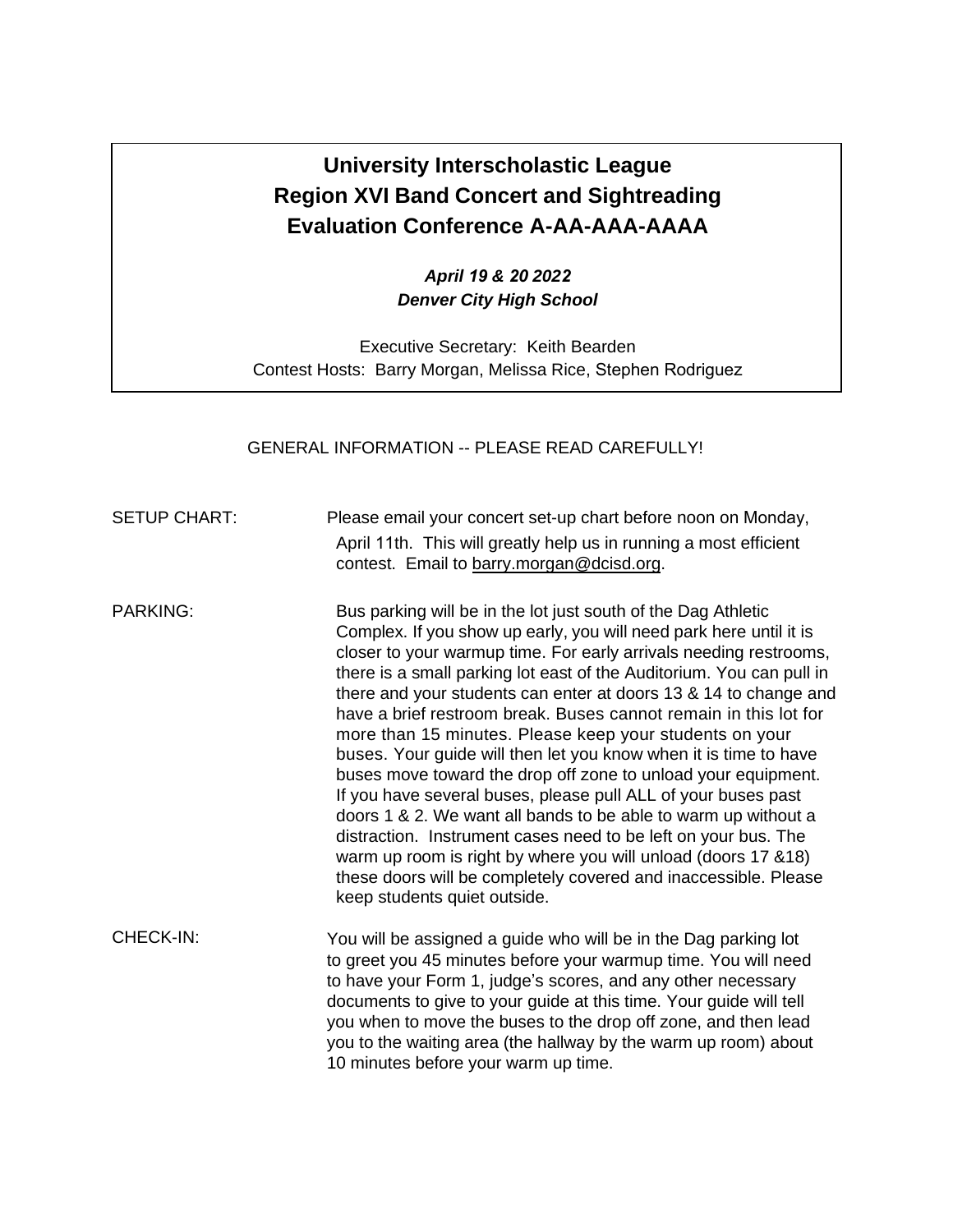| <b>WARMUP:</b>    | Warmup will take place in the band hall foyer. A Peterson 12-<br>window strobe tuner, a McAdams metronome, and a Yamaha<br>Harmony Director will be available for you to use. You must<br>be ready to leave the warm up area five minutes before your<br>performance time. The warm up room monitor will help you<br>keep track of the time.                                                                                                      |                                                              |
|-------------------|---------------------------------------------------------------------------------------------------------------------------------------------------------------------------------------------------------------------------------------------------------------------------------------------------------------------------------------------------------------------------------------------------------------------------------------------------|--------------------------------------------------------------|
|                   | Please do not leave anything behind in the warmup room.<br>So that they may begin setting up equipment, your percussionists<br>will be escorted to the stage immediately after the band scheduled<br>before you has completed its performance.                                                                                                                                                                                                    |                                                              |
| <b>CONCERT:</b>   | A guide will lead you to the stage FIVE minutes before your<br>scheduled performance. Again, you must be ready to<br>vacate the warmup room at this time.<br>After your performance in the J.W. Jones Auditorium, a guide will<br>lead you to the sightreading room (Band Hall). Please do not<br>leave anything on the stage (music, percussion equipment, etc.)<br>Water will be available for the band director as you exit the<br>auditorium. |                                                              |
| SIGHTREADING:     | Sightreading will be held in the Band Hall. Please review and be<br>familiar with the current UIL rules and policies concerning this<br>portion of the evaluation. Upon completion of your sightreading, a<br>guide will lead your band back to the parking lot. Please do not<br>leave anything behind in the sightreading room. Refer to this<br>year's percussion sightreading information on the UIL website.                                 |                                                              |
| <b>RATINGS:</b>   | The contest office will be located in a classroom behind the<br>auditorium (room 341). You may pick up your comment sheets<br>and awards as soon as your results have been processed.<br>Drinks and snacks for directors will be available in this room.                                                                                                                                                                                          |                                                              |
| PERCUSSION EQUIP: | The following large percussion instruments will be provided on<br>stage: 1 bass drum<br>1 set of timpani (4)<br>1 xylophone<br>1 set of bells<br>1 set of vibes                                                                                                                                                                                                                                                                                   | 1 marimba<br>1 set of chimes<br>1 gong<br>1 suspended cymbal |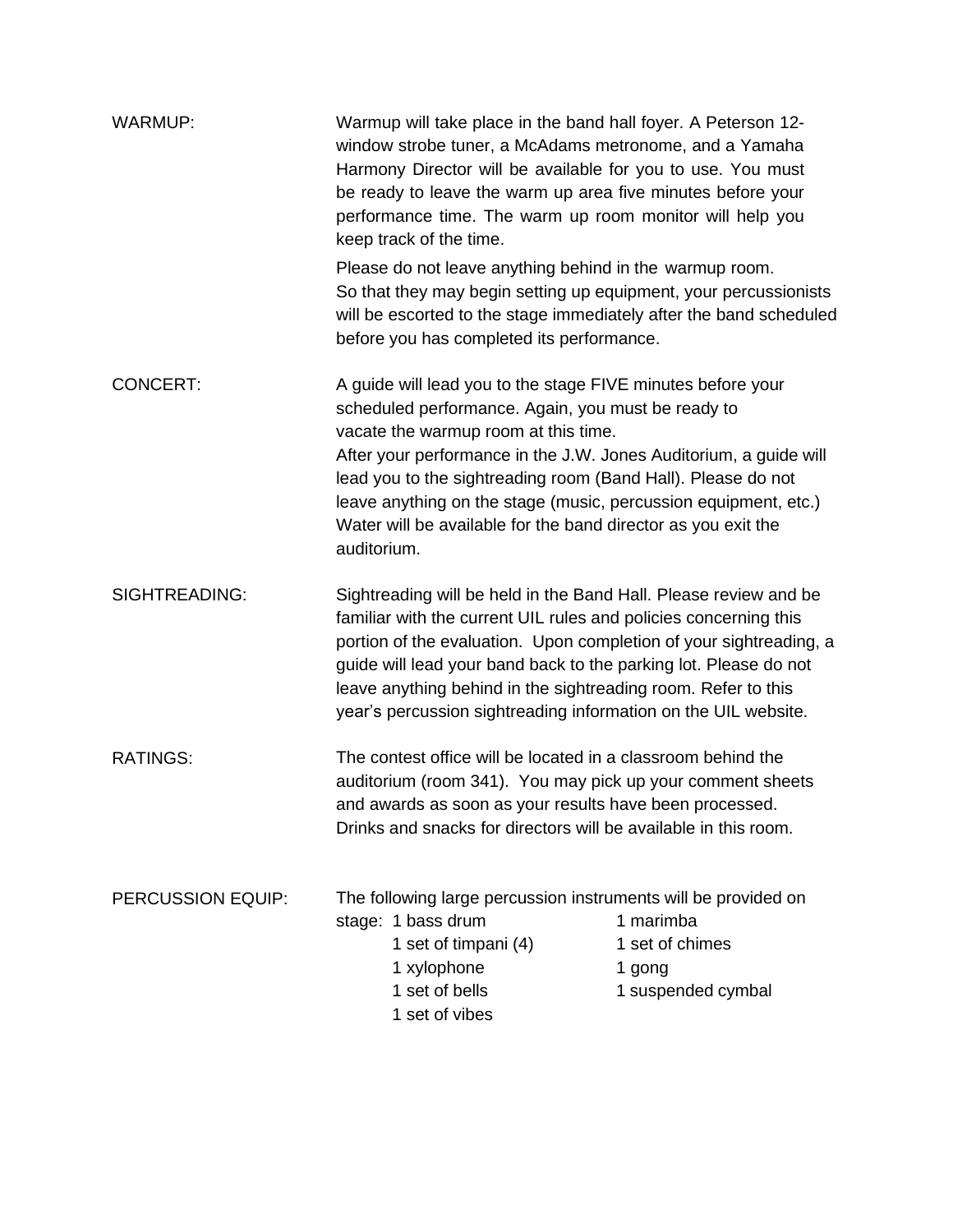Only a bass drum, timpani, bells, and suspended cymbal will be provided in the sightreading room. Please plan to bring all other percussion instruments required (refer to this year's percussion sightreading information on the UIL website).

YOU MUST BRING ALL OF YOUR OWN STICKS, MALLETS, AND OTHER PERCUSSION EQUIPMENT.

If you choose to bring your own large percussion equipment, please follow these guidelines:

1. Percussion equipment may be unloaded at the garage door on the north side of the building. Do not remain parked in this area.

2. Your percussion equipment may be stored in the garage area where you dropped it off. You are responsible for moving your own equipment.

- 3. Please mark all of your equipment with your school's name.
- 4. Please do not leave any of your own percussion equipment on stage following your performance.

All performances will be professionally recorded.

CONDUCT: Each school is responsible for supervising its own student conduct. Groups must remain extremely quiet and must always be supervised while in the hallways. Students are NOT allowed in the main building where the classrooms are located. No food or drinks are allowed in the building.

Students are allowed to stay and listen to other bands.

Admin, parents, and other band supporters are able to watch the concert performances.

Please tell your band parents and supporters that they should arrive well in advance of your scheduled performance time as no one will be allowed in or out of the auditorium once a performance has begun. The auditorium doors will only be opened between bands. This event is being recorded, and absolute quiet is required during each band's performance.